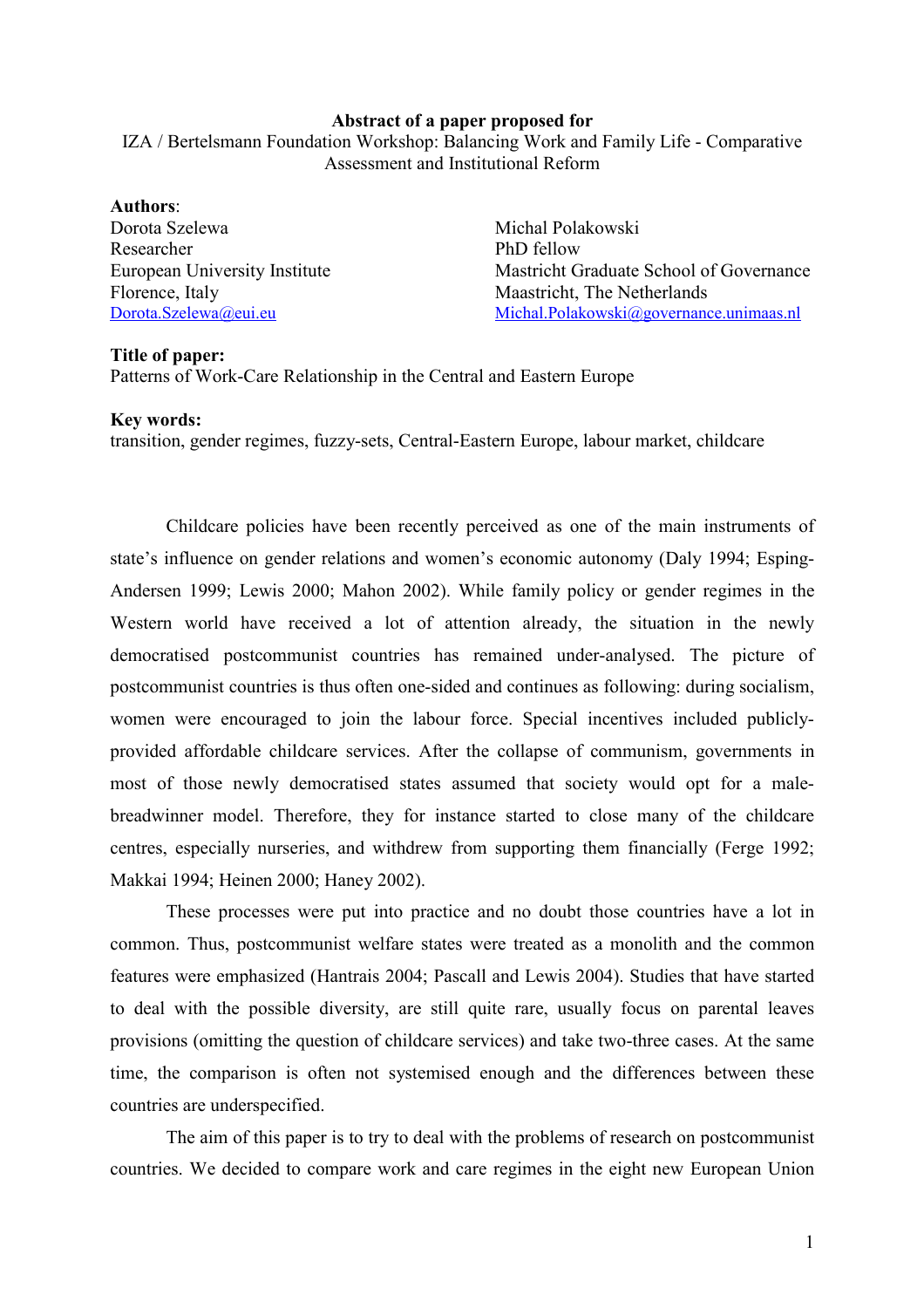member states: the Czech Republic, Estonia, Hungary, Latvia, Lithuania, Poland, Slovakia and Slovenia during the period 1989-2004. These eight countries are from the postcommunist group, they were facing similar challenges within the same timeframes, each of them was regarded as successful in their 'unification with the West', and they gained the EU membership at the same time. This paper takes the fuzzy-set approach to comparative studies, as this helps to specify the differences, and is especially useful for the medium-n comparisons. This also allows for tracing the dynamics of changes thorough the years and opens the way for acknowledging new combinations of policies. This is also the attempt to overcome the problem of using the Western analytical framework with defined concepts and welfare policy models to Eastern Europe, i.e. concept-driven analysis that might take some important elements out of the picture.

The variety of different mixes of childcare policies has already been described and analysed (Polakowski and Szelewa 2006), roughly grouping them into four clusters alongside the family-state-market triangle. It took into account state policies concerning parental leave and childcare arrangements. This time, however, an important dimension is added to the analysis – the rates of female participation in the labour force. First, this is a crucial dimension for comparative analyses of gender inequalities on the labour market. Second, this enables the examination of the possible impact of a particular set of childcare policies on the female access to labour market, and thus, to commodification. Third, comparative analysis of such dimensions makes it possible to express the *differences* between the 8 new European Union members with this respect. Therefore, this allows for more meaningful analysis of not only policy models, but regimes of work-care relationships. Importantly, with the use of the fuzzy set ideal types approach the paper will present the dynamics of changes through different phases of transformation and consolidation of work and care regimes in these countries. In other words, the changes in regimes will be presented both synchronically and diachronically.

The importance of the fuzzy set theory in the context of this paper is at least twofold. First, the innovative character of this type of analysis stems from the fact it allows for assessing both, the qualitative (in kind) but also quantitative (with regard to the degree) membership in a given set (Ragin 2000). Second, the just mentioned properties of the fuzzy sets approach can be successfully used for assessing conformity of cases to ideal types. For the analysis Following feminist scholarship on welfare policies, but also other comparative studies of family policies, we include the following dimensions. Relating to parental leave provisions: the universality (the principles of access ) and generosity (the duration and the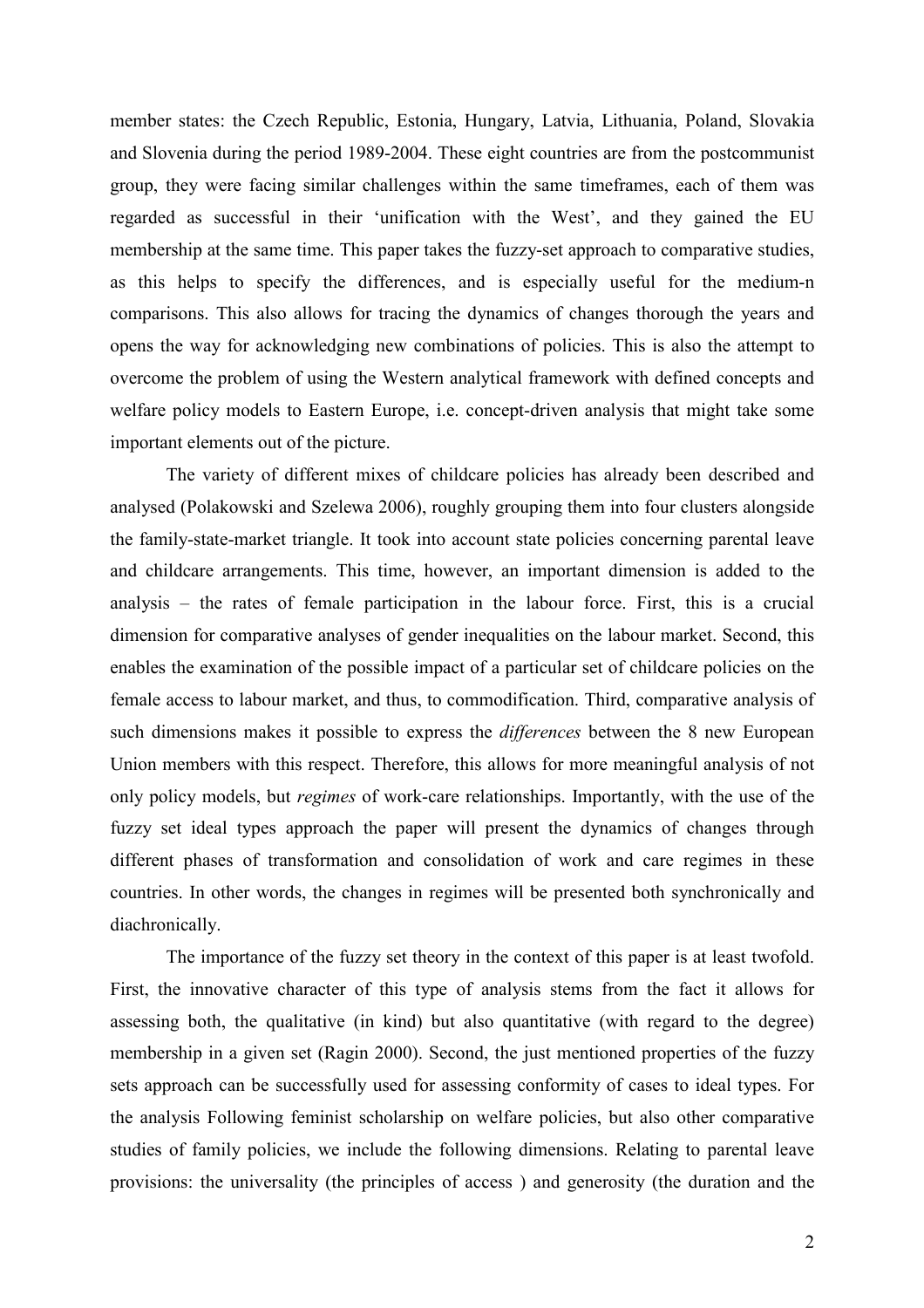level of payments), for analysing public childcare provisions – extensiveness (coverage of children in particular age-group) and quality of the care. The last dimension, as described above, is female labour forced that will be expressed by the participation rates in the labour market.

We expect to cluster the countries into four regimes of work and care. This will centre around the question of burden of childcare not only within the state-market-family triangle, but also with the references of within-family share of both: care responsibility and the income gaining. Initially, we identified four broad regimes. These are explicit familism, implicit familism, female mobilising and comprehensive support types. The countries are clustered as follows: the Czech Republic, Slovakia and Slovenia in the explicit familism policy model; Estonia and Latvia the female mobilising type policy; Lithuania and Hungary pursuing the childcare policies typical of the comprehensive support model; and finally the childcare policy in Poland resembles characteristics of the implicit familism model.

The work will follow in several steps. First, some points of the theoretical discussion concerning comparative approach to childcare policy will be presented, closed by the choice of the policy dimensions for comparison. Second section of the paper will describe the fuzzyset method. Third, some space is devoted to the justification of the sets calibration (establishing the critical points for the set membership). Fourth, we present the empirical findings and will try to draw conclusions concerning the possible regularities, the potential for clustering the countries and this way coming back to the theoretical problems.

## References:

- Daly, M. (1994). Comparing Welfare States: Towards a Gender Friendly Approach. Gendering Welfare State. D. Sainsbury, SAGE.
- Esping-Andersen, G. (1999). Social Foundations of Postindustrial Economies. Oxford, Oxford University Press.
- Ferge, Z. (1992). Social Policy Regimes and Social Structure. Hypothesis about the Prospects of Social Policy in Central-Eastern Europe. Social Policy in a Changing Europe. Z. Ferge and I. E. Kolberg. Boulder, Colorado, Campus and Westview.
- Haney, L. (2002). Inventing the Needy: Gender and the Politics of Welfare in Hungary. Berkley, University of California Press.
- Hantrais, L. (2004). Family policy matters : responding to family change in Europe. Bristol, Policy.
- Heinen, J. (2000). The Impact of Privatization on the Female Workforce in Poland. Social Justice and the Welfare State in the Central and Eastern Europe. The Impact of Privatization. D. S. Iatridis, Praeger.